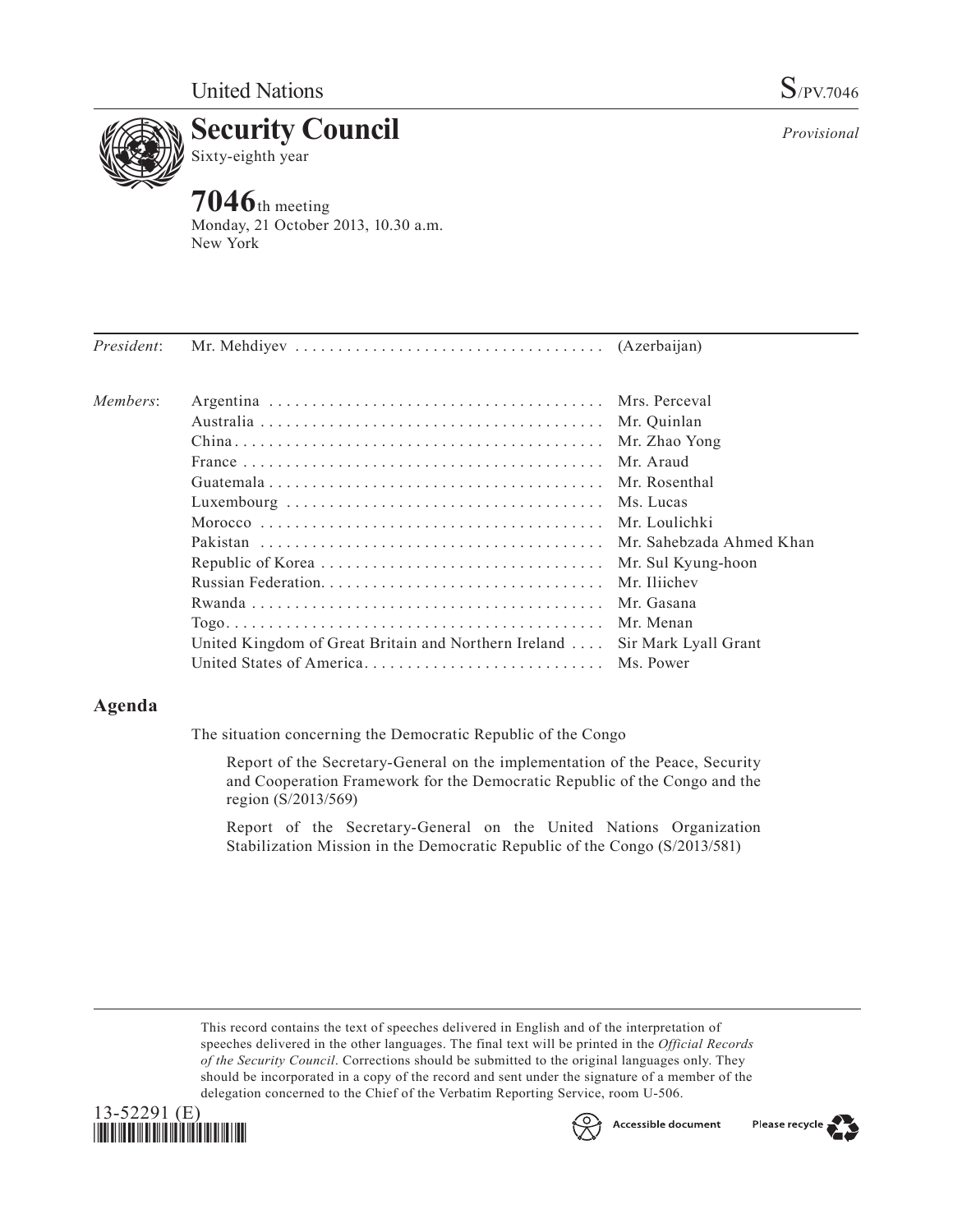*The meeting was called to order at 10.30 am*

## **Adoption of the agenda**

*The agenda was adopted.*

**The situation concerning the Democratic Republic of the Congo**

**Report of the Secretary-General on the implementation of the Peace, Security and Cooperation Framework for the Democratic Republic of the Congo and the region (S/2013/569)**

**Report of the Secretary-General on the United Nations Organization Stabilization Mission in the Democratic Republic of the Congo (S/2013/581)**

**The President**: In accordance with rule 39 of the Council's provisional rules of procedure, I invite Mr. Martin Kobler, Special Representative of the Secretary-General for the Democratic Republic of the Congo and Head of the United Nations Organization Stablization Mission in the Democratic Republic of the Congo, to participate in this meeting.

On behalf of the Council, I welcome Mr. Kobler, who is joining today's meeting via video-teleconference from Entebbe.

In accordance with rule 39 of the Council's provisional rules of procedure, I invite Ms. Mary Robinson, Special Envoy of the Secretary-General for the Great Lakes Region of Africa, to participate in this meeting.

On behalf of the Council, I welcome Mrs. Robinson, who is joining today's meeting via video-teleconference from Addis Ababa.

The Security Council will now begin its consideration of the item on its agenda.

I wish to draw the attention of Council members to document S/2013/569, which contains the report of the Secretary-General on the implementation of the Peace, Security and Cooperation Framework for the Democratic Republic of the Congo and the region.

I also wish to draw the attention of Council members to document S/2013/581, which contains the report of the Secretary-General on the United Nations Organization Stabilization Mission in the Democratic Republic of the Congo.

I now give the floor to Mr. Kobler.

**Mr. Kobler** (*spoke in French*): It is an honour and pleasure to address the Council today to introduce the second report of the Secretary-General (S/2013/581) following the adoption of resolution 2098 (2013). Before I address the most recent developments concerning the United Nations Organization Stabilization Mission in the Democratic Republic of the Congo (MONUSCO) and the Democratic Republic of the Congo, I wish to underscore my regret for being unable to be physically present in the Council Chamber today, due to the ongoing talks in Kampala. I am addressing members from Kampala itself, having participated as an observer in the talks into the small hours of this morning.

## (*spoke in English*)

As the Council has just returned from its visit to the Democratic Republic of the Congo, let me focus on three topics:the Kampala talks, the mission Priorities and the endeavours to align the Mission structures to the revised Mission priorities.

At the request of the Facilitator, the Ugandan Minister of Defence, Mr. Kiyonga, I joined the Special Envoy of the Secretary-General to the Great Lakes Region, Mary Robinson, as well as the other special envoys to the region, in the Kampala talks on 16 October. The previous week, I had extensive exchanges with the Congolese Minister for Foreign Affairs, Raymond Tshibanda N'tungamulongo, as well as other members of the Congolese Government, asking them to attend the talks in person. The Government of the Democratic Republic of the Congo ultimately decided to send a high-level delegation, including Foreign Minister Tshibanda.

The five envoys, led by Special Envoy Mary Robinson, closely followed the proceedings of the negotiations and tried to instil the negotiating parties with a sense of urgency, given the unique momentum. Intensive talks on the margin of the plenary sessions ensued. The Special Envoy of the Secretary-General will give more detail.

The objective was to bring the Kampala talks to an end by concluding a comprehensive agreement between the Democratic Republic of the Congo and the Mouvement du 23 mars (M-23) to end the rebellion, disband the M-23 and allow its transformation into a political movement within the limits of the Constitution and the laws of the Democratic Republic of the Congo. As of this morning, that objective has not been reached.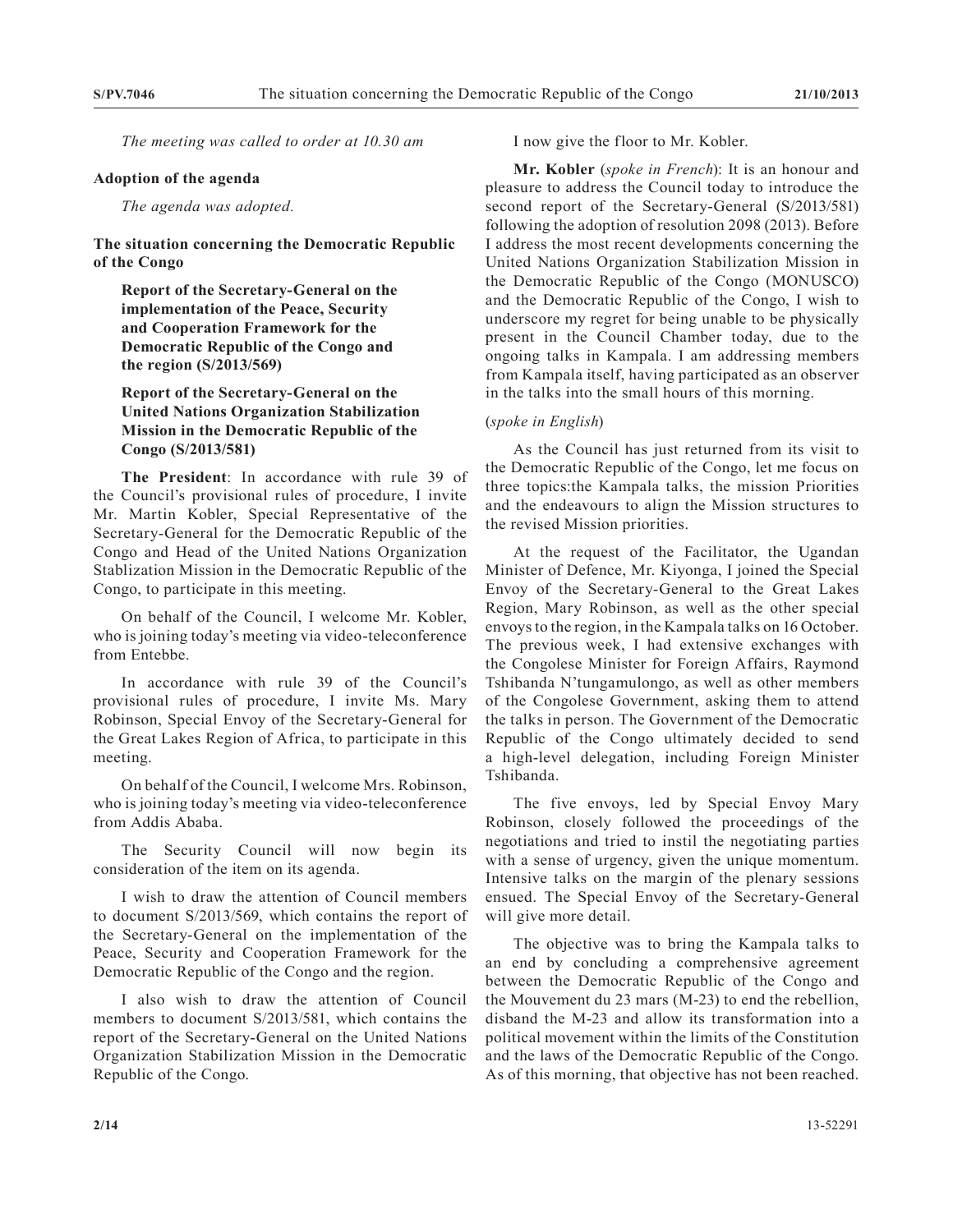I do not want to conceal my slight disappointment that, after four long days and nights of negotiations until the early morning hours of today, it has not been possible to reach a comprehensive deal despite the pressure of the five envoys as supportive observers. A joint meeting with President Paul Kagame on 18 October, the constructive attitude of the Government of the Democratic Republic of the Congo, in particular its Minister for Foreign Affairs, International Cooperation and Francophony, Raymond Tshibanda N'tungamulongo, and the incessant and patient efforts of the Facilitator, the Minister of Defence of Uganda, Mr. Crispus Kiyonga.

My main role in the process was to pledge the support of MONUSCO to any agreement, as such an accord would enable MONUSCO to fulfil its mandate to disband the M-23, to the protect civilians and to bring peace to eastern Democratic Republic of the Congo. Thus, in outlining any potential MONUSCO role in the implementation of the Kampala accord, I was fully aware of the dilemma — one also raised by some Council members **—** not to be complicit to an imperfect agreement or to be part of the negotiations, on the one hand, while contributing to effectively shape the details of the agreement on a potential role for MONUSCO is concerned, on the other. In so doing, I was guided by the following principles.

First, only a fair agreement — not necessarily a perfect one — would form the basis for a sustainable solution and effective implementation. MONUSCO could not support an agreement at any price.

Secondly, as the implementation of the agreement would fully depend on the goodwill of the parties, the overall responsibility had to remain with the negotiating parties.

Thirdly, MONUSCO's role would mainly consist of providing support to the four phases of the transitional security arrangements and the subsequent disarmament, demobilization and reintegration process. Thus, despite not being party to the agreement, MONUSCO needed to agree on the practicalities mentioned in the annex relating to the transitional security arrangements, as the negotiating parties could not decide on those issues without MONUSCO's consent.

Fourthly, the arrangements detailing MONUSCO's potential role would remain subject to the approval of the Security Council.

Those guiding principles were communicated to both the Facilitator and the negotiating parties. With the permission of Council members, we will continue in that line during the ongoing negotiations here in Kampala.

Last night ended with the Facilitator initialling eight out of the 11 paragraphs with the consent of the parties. Considerable progress has been made on the question of amnesty for M-23 combatants and on the security arrangements. I believe that the remaining gaps can be bridged; that is why it is all the more regrettable that this unique opportunity could not be seized upon to reach an overall deal. I urge the M-23 in particular to use the dynamics of the past two days to move more constructively and without delay to resolve the remaining issues in the next few days in order to restore peace to the eastern Democratic Republic of the Congo. I welcome the assurances of Minister for Foreign Affairs Raymond Tshibanda N'tungamulongo that the Government of the Democratic Republic of the Congo remains committed to concluding the remaining points of the agreement, and that he will be ready to return to the negotiation table once the negotiation teams clarify the outstanding issues.

I would like to take this opportunity to express my heartfelt gratitude to and admiration for the President of Uganda, Mr. Yoweri Museveni, and of his Minister of Defence, Mr. Crispus Kiyonga, who left no stone unturned to make minds and intractable positions converge. In addition, I would like to thank in particular Minister for Foreign Affairs, International Cooperation and the Francophony, Raymond Tshibanda N'tungamulongo, for his exceptional patience and unrelenting perseverance in leading the Congolese delegation towards the peaceful settlement of the conflict with an illegal armed group.

Regardless of the progress in Kampala, the situation on the ground remains volatile and of great concern. In recent days, we have observed a considerable military build-up on both sides of the front line. At the same time, the M-23 has fired twice at unarmed United Nations helicopters, and has strengthened its offensive positions threatening United Nations peacekeepers. The Special Envoy and myself have condemned those military attacks on peacekeepers in the strongest terms. However, for the sake of safeguarding an environment conducive to a negotiated settlement, I decided not to retaliate, in accordance with the rules of engagement.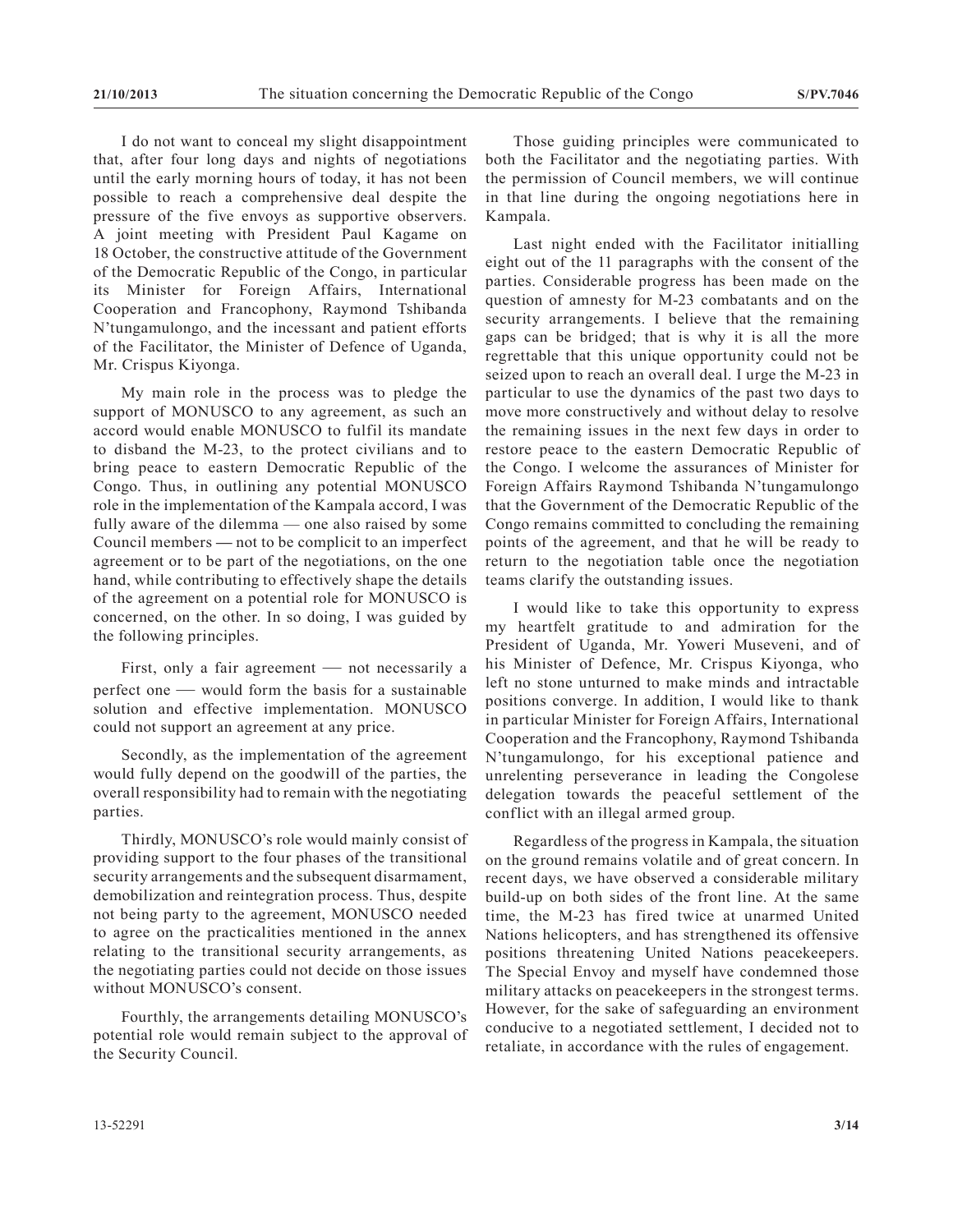In an attempt to verify allegations that the M-23 is reinforcing its military positions in areas along the borders with Rwanda and Uganda, I have requested the Expanded Joint Verification Mechanism to investigate a suspected ammunition site in M-23-controlled territory. The inspection was supposed to take place on 18 October. The military command of the M-23, however, prevented the inspectors from fulfilling their duties. The mission had to be aborted. It is not acceptable that the M-23 defies the International Conference on the Great Lakes Region, which established the confidence-building mechanism to reduce potential regional tensions. Information gathered indicates that the M-23 has also strengthened its front line in the South, near Goma.

Another issue of deep concern is the persistent reports on the return of several hundred refugee families that have crossed the border into M-23-controlled areas, where apparently they are being constrained to settle. Reportedly, young men among the returnees are being recruited for training for the M-23. Since the emergence of the M-23, the Mission has sheltered almost 200 surrendering combatants, who consistently and credibly claim to have been recruited on Ugandan but mainly on Rwandan territory. I have myself spoken to those who stay in our disarmament, demobilization and reintegration camp in Goma.

That and other kinds of external involvement must stop. Those developments also underscore the urgent need to seek a viable political solution. That process has to be accompanied by regional confidence-building measures. I have gone to Kigali several times in the past two months since taking up office, and I will continue to do so. It is important to strengthen confidence-building between MONUSCO and the Government of Rwanda. I feel encouraged that it is the view of the Government of Rwanda that peace and stability and the restoration of State authority in the east is better for the whole region than continued military confrontation, human suffering and illegal exploitation of mineral resources. I would be grateful if the Security Council could lend its full support in bringing the Kampala negotiations to a swift end and foster a sustainable and irreversible solution to the conflict.

Those situations are never easy, and the implementation of the agreement depends on the political will of the parties. But the M-23 is not our only concern. The Forces democratiques de liberation du Rwanda (FDLR), the Allied Democratic Forces, and many Mayi-Mayi groups that terrorize the population in the eastern Democratic Republic of the Congo also continue to represent a significant threat to civilians and to State authority.

Let me take this opportunity to brief the Council on the priorities of the Mission as I see them after my first two months in office.

Resolution 2098 (2013) has given the Mission new tools and a renewed determination with which to address those challenges and grasp those opportunities. The Mission's organizational structure and core priorities must be better aligned with the mandate. The Mission priority must also be aligned to support all six national commitments of the Peace, Security and Cooperation Framework for the Democratic Republic of the Congo and the Region. Finally, the military and civilian structure in the eastern region also have to be aligned. As we move to redefine priorities, reconfigure the Mission's structure and align the resources needed, the Mission's senior management and I have identified the following drivers of change to guide our decision-making and planning.

First, the restoration of State authority and the protection of civilians are central to all our efforts to stabilize eastern Congo. MONUSCO aims to help the Congolese State reclaim control of areas that armed groups and criminal networks have dominated, in some cases for decades. Building on integrated planning, a new concept is being developed to assist the Government in restoring State authority and stabilizing areas cleared of armed groups, known as islands of stability.

Second, the military posture of the force must adapt to the new realities. The entire MONUSCO force must be deployed and operate with a proactive stance to deter violence and ensure the security of civilians, the core of our mandate. The operations in support of the Forces armées de la République démocratique du Congo (FARDC) assault on Kibati were a clear illustration of the approach of "one mandate, one mission, one force".

We engage all our forces and assets with the objectives of protecting civilians and maintaining military pressure in support of reviving the political process. We aim to increase the force's flexibility so that it is able to deter violence by intervening in advance rather than reacting after events. We are also improving information gathering in support of proactive operations. Force Commander General Dos Santos Cruz, Deputy Force Commander General Jean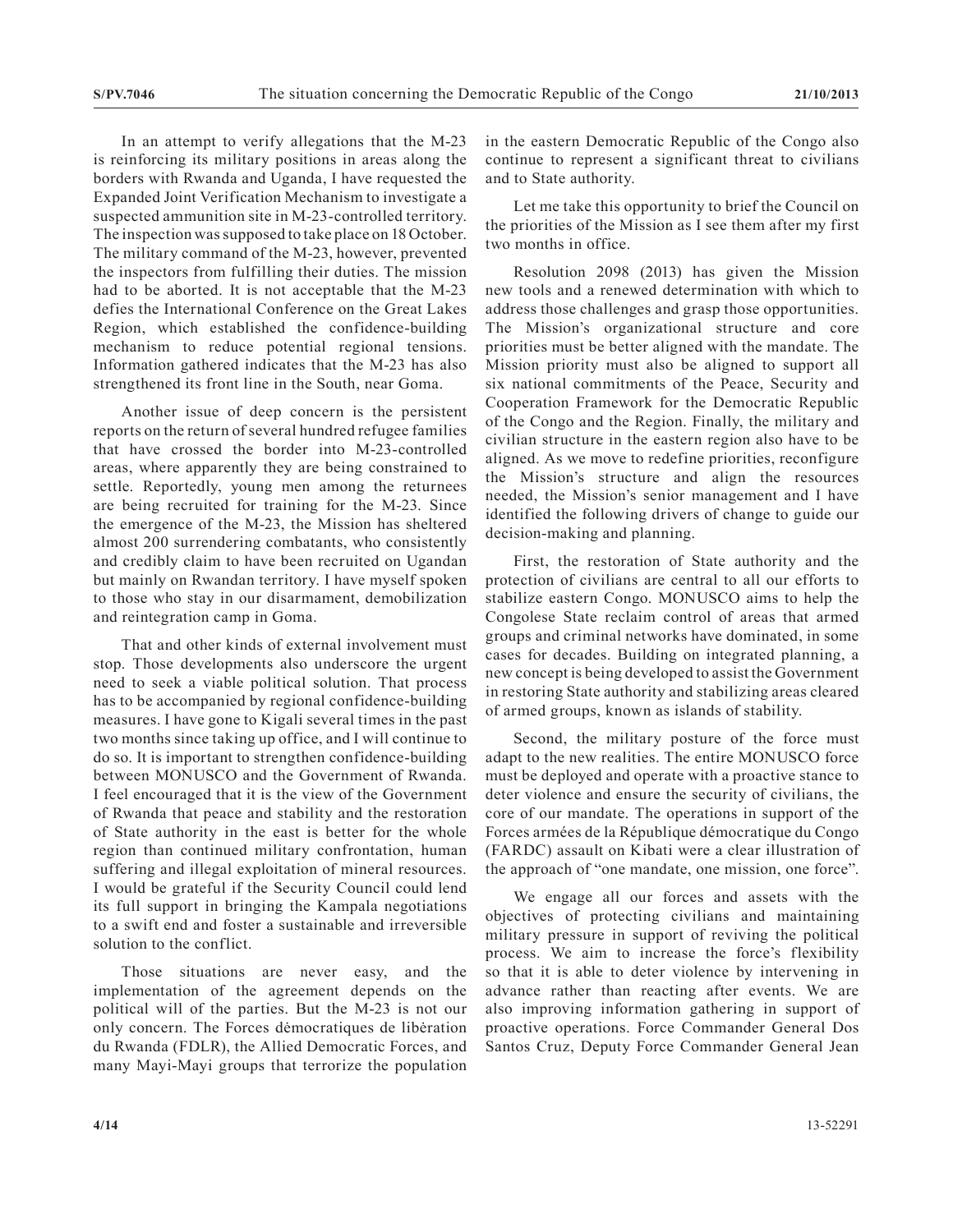Baillaud, who is with me today, and I are in contact with the troop-contributing countries on this threat.

Third, security sector reform (SSR), and especially army reform, are critical to the Mission, in terms of the implementation of both resolution 2098 (2013) and the Peace, Security and Cooperation Framework. The benchmarks for security sector reform are clearly defined. Our approach must be practical. At the national level, the Mission is focused on providing good offices, coordination and technical advice. That way, we hope to advance the implementation of policies, build political will, and support dialogue between the Government and partners. During a meeting chaired by Deputy Special Representative Soumaré on 11 October, international partners agreed to coordinate their SSR initiatives via an expanded SSR coordination working group, to be chaired by the Congolese Minister of Defence and supported by MONUSCO. That coordination structure should considerably accelerate defence and security reforms.

Fourth, the Mission will focus on the benchmarking of the national commitments under the Peace, Security and Cooperation Framework. The Government is committed to an agenda of progress. In that context, MONUSCO supports the national oversight mechanism for the Framework. Stakeholders discussed and validated benchmarks for three of the commitments: security sector reform, consolidation of State authority and decentralization. On 19 September, President Kabila convened for the first time the steering committee of the national oversight mechanism to approve that set of benchmarks. We encourage the Government to integrate those approved benchmarks into national planning processes so as to ensure coherence and full implementation. Despite a boycott by part of the opposition, the Security Council presence at the closing ceremony of the national consultations on 5 October emphasized strong support for the process. Both security sector reform and oversight over the national benchmarks are among the priorities of my Deputy, Mr. Moustapha Soumaré.

Fifth, the priority is to stimulate regional cooperation. As trust is still low, MONUSCO is working in close partnership with the Special Envoy of the Secretary-General for the Great Lakes Region, Ms. Mary Robinson, to encourage regional confidence-building. Rebuilding relations of trust among neighbouring States is paramount to hope for a prosperous and stable Great Lakes region. Military

action and strengthening civilian capacities in the east will have to be supported by countries of the Great Lakes region.

Sixth, with the appointment of Abbot Apollinaire Malu Malu Muholongu at the helm of the Independent National Electoral Commission, the electoral process seems to be revived. Consultations with donor partners and national stakeholders have gradually brought forward a consensus on a road map and subsequent sequencing of the different elections. That road map will pave the way for the adoption of an electoral calendar and the development of a realistic budget, which together would be a clear signal that the electoral process is again on track.

The seventh priority is zero tolerance for sexual terrorism and child recruitment. Over the past year, there have been some notable advances in the fight against impunity for sexual crimes, including cases involving some undisciplined elements of the national security forces. Between May and June, Congolese judicial authorities issued 13 arrest warrants against senior M-23 officers and political leaders, for war crimes, crimes against humanity and participation in an insurrection.

However, a number of important cases remain stalled. One example is the case of serious human rights violations, including mass rape, committed by FARDC soldiers in November 2012 in and around Minova as the Congolese Army retreated from the front lines. I recognize the steps taken by the Government of the Democratic Republic of the Congo. However, the military justice investigation has so far registered limited progress. My colleagues and I are in regular contact with the Government to provide regular updates.

With regard to child recruitment, in the coming days I will publicly present our report on child soldiers of the major armed groups, namely, Mayi-Mayi Nyatura, the FDLR and the M-23. Almost 1,000 cases of child recruitment were documented between January 2012 and August 2013. The human misery behind those statistics remains staggering, moving and unacceptable under any circumstances. One child soldier is one child soldier too many.

To better respond to the priorities that I have outlined, I intend to restructure the Mission along the following three lines.

First, we need a strengthened operational presence in the east. For greater impact in stabilization activities,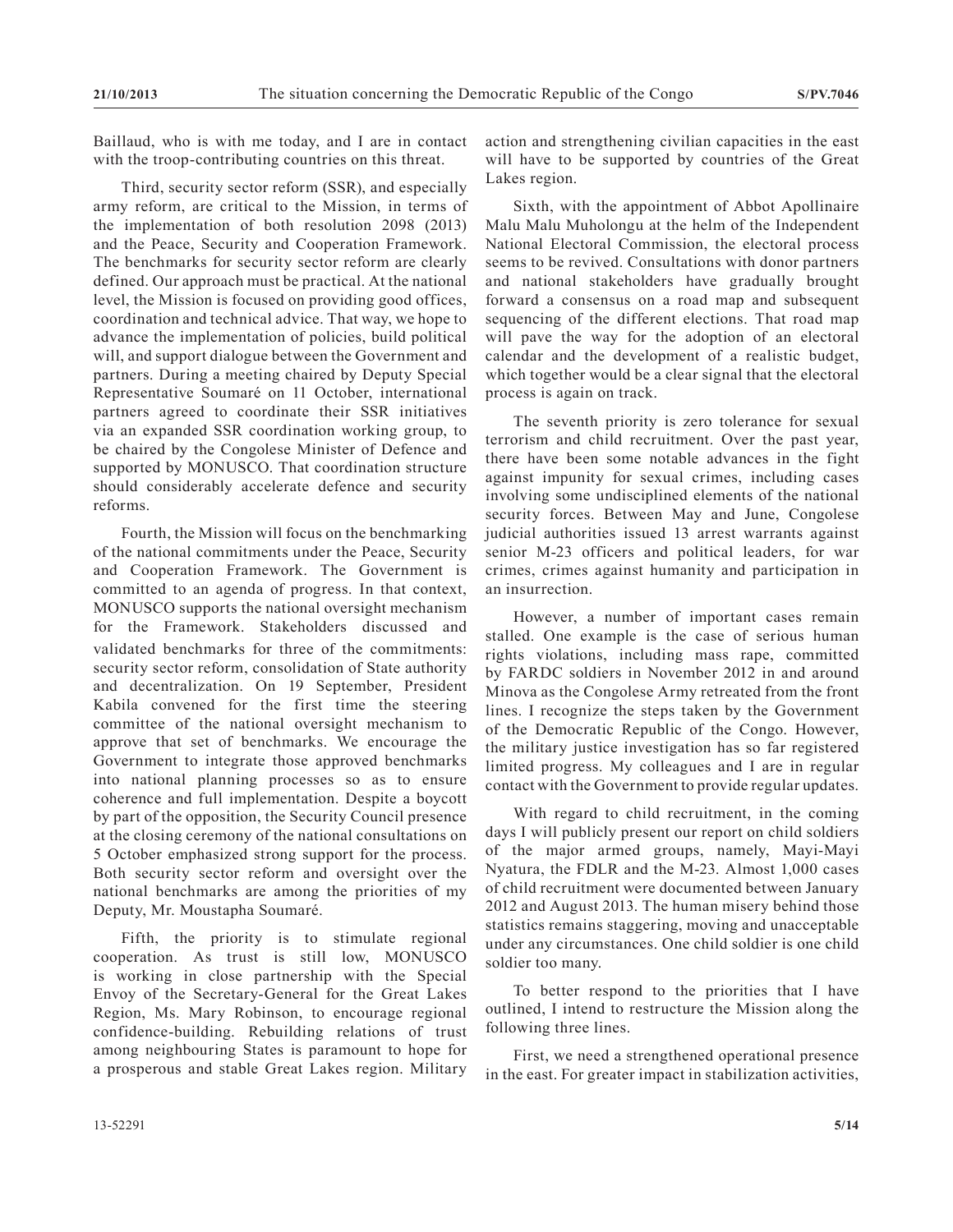the Council will observe in the near future a major shift of our civilian staff in the east to deploy them closer to communities affected by conflict, in tandem with the force's deployment. The Deputy Special Representative of the Secretary-General, Abdallah Wafy, has already been permanently reassigned to Goma as Deputy Special Representative of the Secretary-General for operations in the east. The operational substantive units still based in Kinshasa will follow him.

Secondly, we are reconsidering MONUSCO's presence in the areas not affected by armed conflict. MONUSCO's presence will be reduced. The weight of the country team should be increased.

Thirdly, the future of the United Nations in the Democratic Republic of the Congo belongs to the country team. The cooperation of the Government in the road map for handing over responsibilities to the country team is of the utmost importance. To that effect, the establishment of a joint intersectoral task force will closely guide and monitor planning and implementing commitments. Those ideas will become part of the mission concept in the next few weeks and will be submitted to Headquarters.

Before concluding, allow me to express my deepest appreciation and respect to the Governments of all troop-contributing countries of MONUSCO for their commitment to peace, stability and the protection of civilians in the Democratic Republic of the Congo. I met courageous men and women among the troops. I thank the stroop-contributing States for their endeavours.

I would also like to present my sincerest condolences to the families of Major Mshindo Hatibu Shaaban and Private Munga Hugo Barnabas, members of the Tanzanian contingent who lost their lives during the fighting at Kibati.

## (*spoke in French*)

As the Council will have understood, the Mission is in full swing. It is evolving at this very moment in order to fully respond to the mandate the Council has entrusted to it. I would like to take this opportunity to thank my predecessor, Roger Meese, for his immense knowledge and for having entrusted to me a well organized Mission. I am particularly impressed by and filled with admiration for the Congolese staff, who are often exposed to security risks greater than what we experience at the international level. Both men and women in all sections are working with impressive devotion and expertise. They are the backbone and the very flesh and blood of the Mission.

The Mission is evolving. It is adapting to the situation and to the new vision of the international community. For that change to take place effectively, I am happy to be able to rely on the support of the Council and all our partners. I would particularly like to thank all the Permanent Representatives of the Council for their recent visit to the Democratic Republic of the Congo. Their determination and energy are important evidence of the commitment of the international community for sustainable peace.

**The President**: I thank Mr. Kobler for his briefing.

I now give the floor to Ms. Robinson.

**Ms. Robinson**: I am pleased for this opportunity to brief the Security Council today. First, allow me to thank the Council for its continuous and valuable support to Special Representative of the Secretary — General Martin Kobler and myself in the implementation of our respective mandates. The Council's recent visit to the region, on which the Council received a report today, has sent a strong signal about the Council's commitment to supporting the long-term stability of the Democratic Republic of the Congo and the Great Lakes region. Furthermore, the Council's participation at the second meeting of the regional oversight mechanism held on 23 September in New York, preceded by the 25 July high-level ministerial meeting on the Great Lakes region, presided over by Secretary of State John Kerry, are concrete demonstrations of that strong commitment.

My briefing will focus on the following elements: the Kampala dialogue, the progress on the implementation of the Peace, Security and Cooperation Framework, as well as the priorities and next steps in the implementation of my mandate.

I arrived here in Addis Ababa after spending four days in Kampala, where I led a team of envoys comprising Special Representative of the Secretary-General Martin Kobler, United States Special Envoy Russ Feingold, African Union Special Representative Boubacar Diarra and European Union Senior Coordinator Koen Vervaeke. We arrived in Kampala in the wake of alarming reports of a military build-up around Goma and the areas held by rebels of the Mouvement du 23 mars (M-23). That situation highlighted the urgency of reaching a political agreement to prevent a return to hostilities and the escalation of tensions in the region. It was also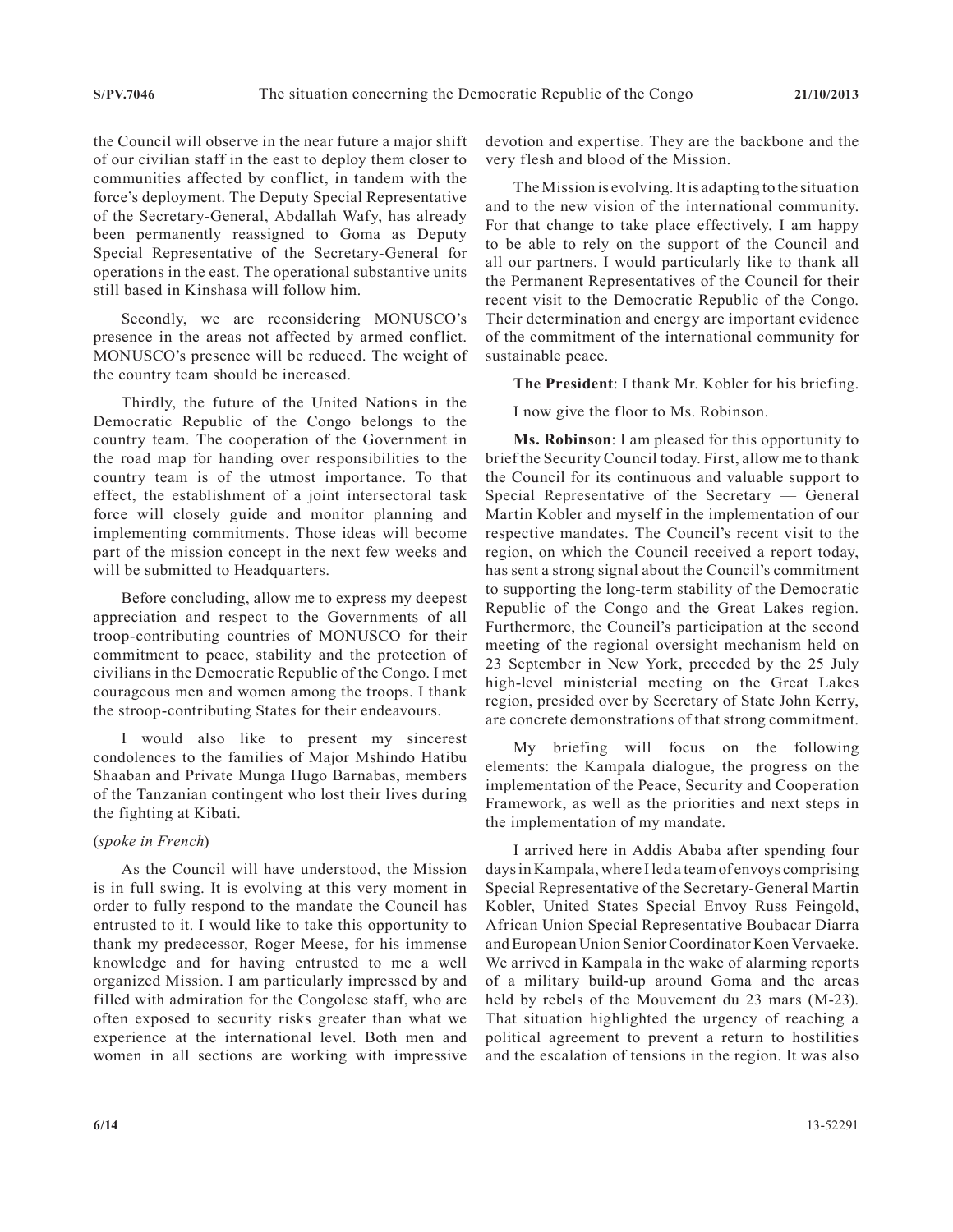important to conclude the Kampala dialogue in order to shift the focus towards addressing the deeper and longterm causes of instability in the Democratic Republic of the Congo and the region, including through the implementation of the Peace, Security and Cooperation Framework. At my request, the group of envoys agreed to travel to Uganda to collectively provide assistance in the conclusion of an agreement among the parties.

We arrived in Kampala on 16 October. Prior to that, I obtained the assurance of Foreign Minister Raymond Tshibanda that he would lead the Democratic Republic of the Congo delegation, which was crucial for significant progress to be achieved. He also assured me that the Government of the Democratic Republic of the Congo was willing to negotiate an agreement with the M-23 in good faith, which was evident during the recent dialogue process.

In Kampala, we met with the parties several times on the margins of the talks, to listen to their views and concerns as well as to encourage them to adopt a constructive approach. From the outset, we made it clear that we were not there to convene the process but to assist the facilitator and the parties to reach a negotiated solution to the process, which had been ongoing for far too long. We stressed the need to adopt of a principled approach towards the issues of amnesty and integration. As Special Representative of the Secretary — General Kobler has explained, we concurred with the parties on the crucial role that the Organization Stabilization Mission in the Democratic Republic of the Congo (MONUSCO) will have in facilitating the implementation of the security arrangements and in building confidence among the parties on the ground, especially during the disengagement, cantonment and disarmament process of the M-23. We were also clear that any role envisaged for MONUSCO in the peace agreement should remain within the Mission's mandate and should receive the consent of the Security Council.

The facilitator of the talks, Mr. Crispus Kiyonga, Minister of Defence of Uganda, very much welcomed our presence. I think we provided him with morale and a certain backup that up to then he had in a way been lacking in his approach as a one-man facilitator. On the margins of the process, we worked closely with him, advised him and reinforced his facilitation efforts, including in reducing the gaps among the parties, keeping the talks alive and the parties present at the negotiation table, and in generating regional and international pressure on the parties in support of the conclusion of an agreement.

While in Kampala, I spoke by telephone to President Kabila, who demonstrated goodwill and agreed to extend the presence of his Foreign Minister and Head of Intelligence for several additional days in order to increase the chances of reaching an agreement. Furthermore, on 18 October, the group of envoys went to Kigali to speak with President Kagame and provide him with an update on the ongoing negotiations. We wanted to seek his support for a quick conclusion of an agreement.

We told President Kagami that the Kampala process had run its course and that it was now the moment to conclude in order to provide the required attention to the broader challenges at hand in the Democratic Republic of the Congo and the region. We emphasized that a peace agreement would enable the Force Intervention Brigade to deal with other armed groups in eastern Democratic Republic of the Congo, including the Forces démocratiques de libération du Rwanda and the Allied Democratic Forces.

President Kagame saw the presence of the envoys in Kampala as very useful. The President believed that while the M-23 was not Rwanda's issue, a peace agreement between the rebel group and the Government of the Democratic Republic of the Congo would benefit the entire region. He further assured the envoys of his support and commitment to encouraging a peace agreement. He issued a public statement and privately communicated his strong support for an agreement.

Let me now provide a brief overview of the negotiations and content of the draft agreement, to supplement that provided by Special Representative Kobler.

Despite a very difficult resumption on 17 October, the talks gained some speed on 18 October. On 19 October, the parties reached consensus on eight out of the 11 articles of the draft agreement under discussion. These are the release of prisoners; the end of M-23 as a rebel movement, and the possibility to re-establish itself as a political party; the return and resettlement of refugees and internally displaced persons (IDPs); the question of the properties that were extorted and looted during the M-23's brief occupation of Goma in November 2012; the establishment of a national reconciliation commission; governance and socioeconomic reforms; the implementation of the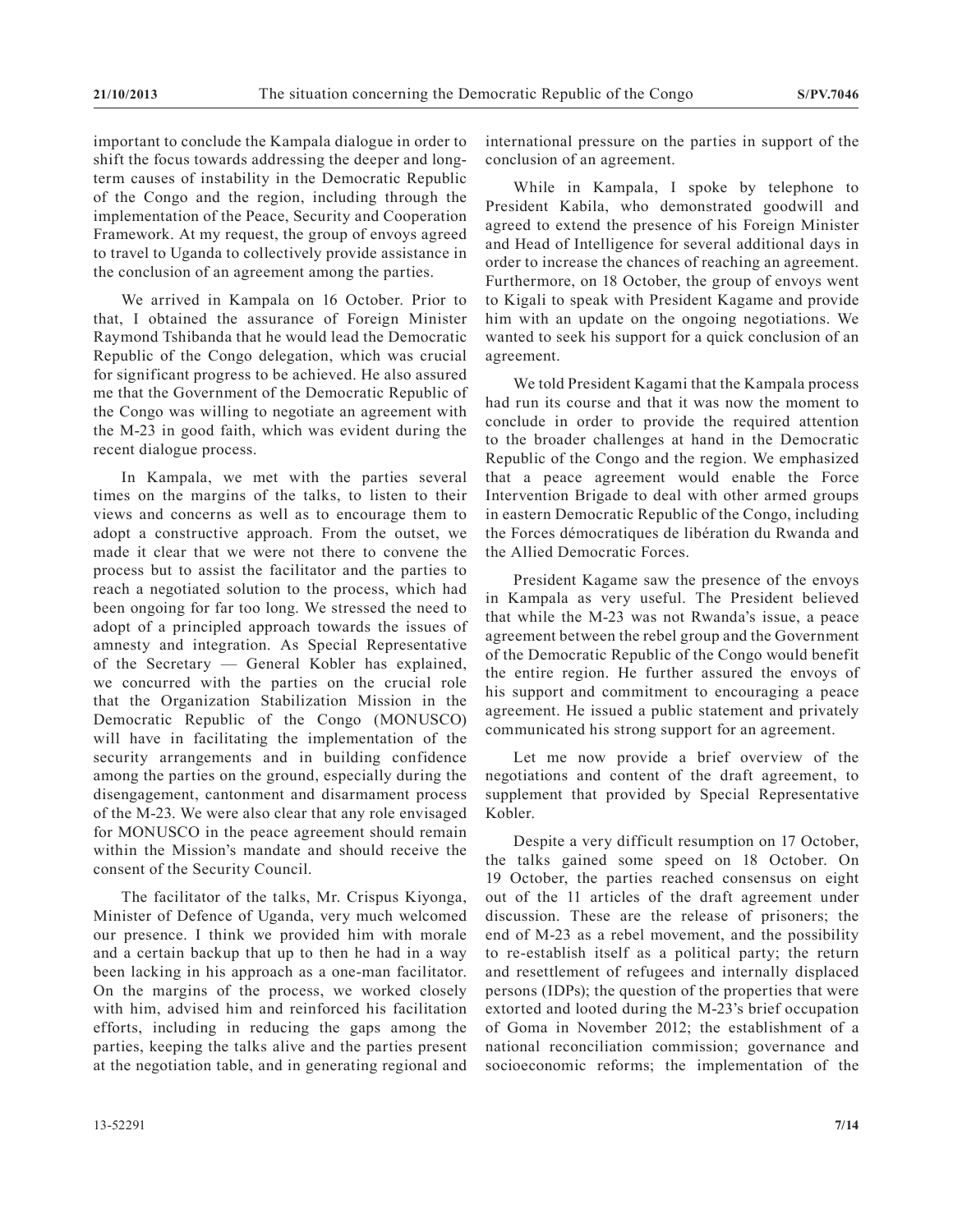provisions of the March 23 2009 peace agreement that were partially or not implemented and are still relevant; and the implementation, monitoring and evaluation mechanisms of the Kampala Agreement.

However, regrettably the parties found it difficult to agree on certain contentious and difficult issues that had remained problematic throughout the talks, namely, the amnesty, disarmament and integration of M-23.

As will be evident to experts, several articles discussed and agreed upon in Kampala are similar — at least in spirit — to those of the 2009 peace agreement between the Democratic Republic of the Congo Government and the Congrès national pour la défense du peuple rebel movement. In this regard, one should also be mindful that this process carries with it some of the limits of the 2002 peace agreement, particularly with some provisions that could be easily interpreted as general commitments.

However, I am also glad to stress that the parties and the Facilitator considered positively our strong message that the Kampala Agreement should be based on certain principles, including sustainability, accountability and, related to that, there should be no amnesty for those who have committed crimes against humanity or war crimes. I believe it is the big picture that we should have in mind, including the fact that continuous direct and indirect pressure on the M-23, and the determination of the Democratic Republic of the Congo Government and the Facilitator to draw lessons from the 2009 peace process, resulted in a principled approach in negotiating the provisions on amnesty and integration.

In the draft under consideration, amnesty and integration would be granted to

"all members of M-23 for all acts of war and insurrection covering the period from 1 April 2012 to the date of signature of the Agreement, except for individuals indicted for war crimes, crimes against humanity, acts of genocide or gross violations of human rights, including sexual violence, recruitment of child soldiers".

Moreover, amnesty would "be subject to each beneficiary making a written personal commitment to permanently refrain from acts of rebellion". It would also "be automatically withdrawn in the event of the commitment being violated".

The integration or reintegration process of commissioned officers, non-commissioned officers and

troops of M-23 would take place on a case-by-case basis and be subject to conditions. Key among them would be to "swear allegiance to the state and Constitution of the Democratic Republic of the Congo" and to "commit themselves, individually and unconditionally, to serve in any part of the country".

While the parties have made progress in the negotiations, they have not been able to reach an agreement on the issues of amnesty, integration, disengagement and security arrangements. They have agreed to reconvene soon in order to overcome their differences. It will be critical that the parties and the Facilitator remain committed to a swift conclusion of the Kampala process. The E-Team will continue to be helpful with the view to achieving that goal. I join with Special Representative Kobler in also looking for the support of the Security Council for the finalization of the Kampala Dialogue.

The conclusion of the Kampala Dialogue will pave the way for the end of the conflict in eastern Democratic Republic of the Congo. I know that some Council members have expressed doubts about the usefulness and legitimacy of these talks. I am also aware that some have expressed concerns about United Nations support to this process, for fear of being associated with a bad deal. I fully understand and share these concerns.

But as we all know, there is no perfect agreement. There is also no certainty that even with the best possible peace agreement there will be lasting peace and stability in eastern Democratic Republic of the Congo and the Great Lakes Region. Sustainable peace, development and justice in the Democratic Republic of the Congo and the region require the political will of all stakeholders, including the international community, to make it happen.

For the first time in years, the Democratic Republic of the Congo, the region and the international community have decided to tackle the root causes of instability in this part of the word in a genuine and concerted manner. The Kampala talks are not meant to address all the root causes of the conflict, but if an agreement is reached it would have immediate value in ending the fighting and the unacceptable sufferings of the people in eastern Democratic Republic of the Congo, and it would pave the way for progress in our collective work to fully implement the commitments made under the Peace, Security and Cooperation Framework.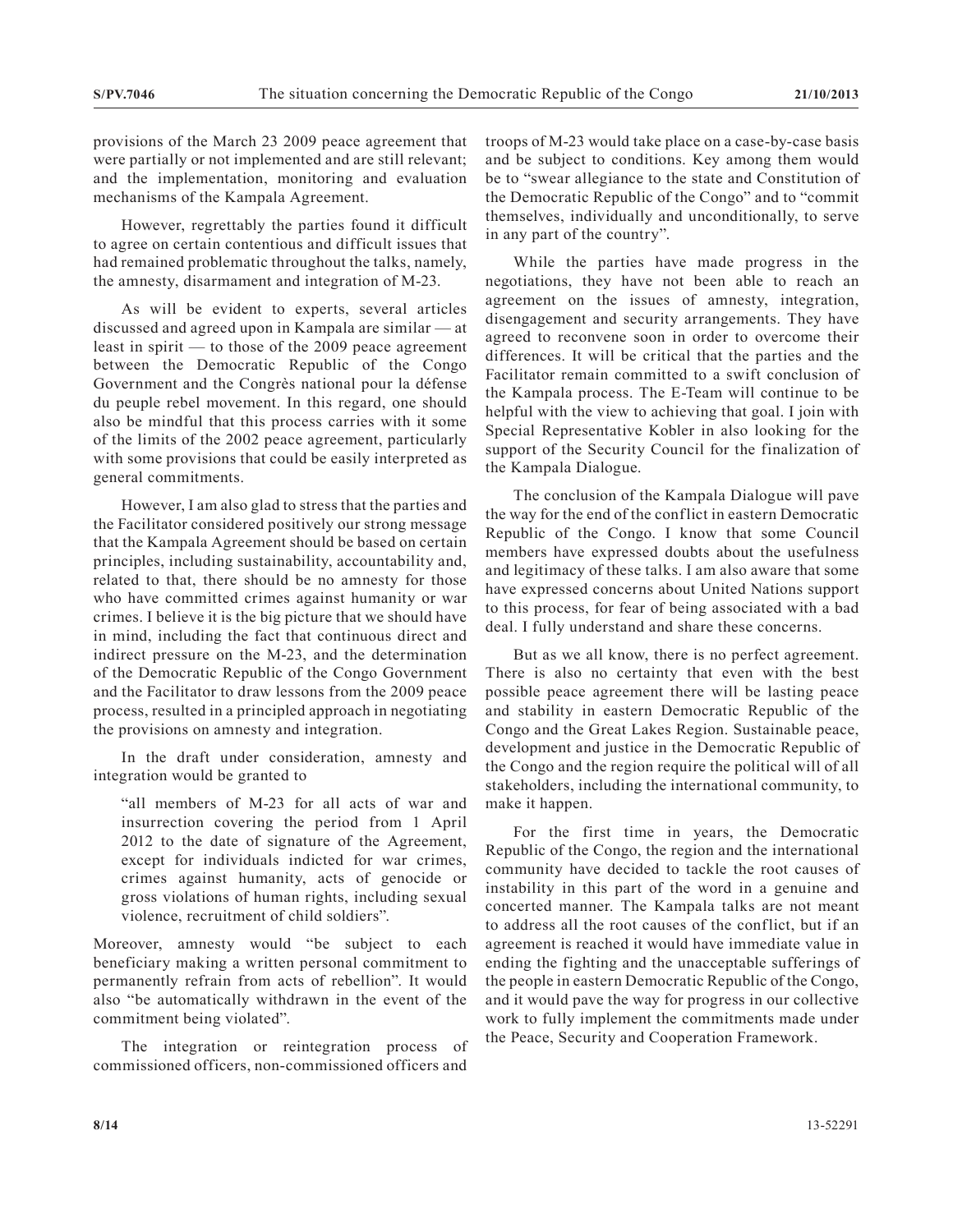I would like to pay tribute to the Facilitator, Mr. Crispus Kiyonga, for his tireless efforts in support of the process. I would also acknowledge the commitment shown by the Government of the Democratic Republic of the Congo, and in particular by Foreign Affairs Minister Raymond Tshibanda N'tungamulongo, who has demonstrated a great sense of leadership and patience throughout the process, despite other pressing commitments. Obviously, the progress in the talks would have not been possible without the good faith and political will of Presidents Kabila, Museveni and Kagame, who have on several occasions assured me of their determination to do whatever would be possible for peace in the region. I would also like to thank Special Representative Kobler, my Special Adviser Modibo Touré, who are still in Kampala on my behalf, for the support that they have provided to the peace talks.

As much as we all look forward to the rapid conclusion of the Kampala talks, we should also acknowledge that peace should not be achieved to the detriment of justice. As I have said privately and publicly, and as former High Commissioner for Human Rights, that we should no longer tolerate impunity in the Great Lakes Region. There should be accountability, not only for the M-23 members, but also for those of other armed groups found responsible for war crimes, crimes against humanity, acts of genocide, or gross violations of human rights, including sexual violence and the recruitment of child soldiers. The minimum we can do for the memory of the millions of victims and their families is to ensure that a fair judicial process is carried out against the perpetrators of those atrocities at the appropriate time.

Let me now say a few words on the progress in the implementation of the Peace, Security and Cooperation Framework.

In the Democratic Republic of the Congo, with regards to the National Dialogue, which was opened by President Joseph Kabila on 7 September and ended on 5 October, a list of recommendations was developed, focusing on the six reform areas outlined by the Peace, Security and Cooperation Framework. President Kabila presented these recommendations to the two houses of the Parliament on 15 October, and Special Representative Kobler has provided the Council with further details on this issue. I feel increasingly conscious that we will have to somehow match progress at the national level with progress at the regional level. The two are connected under the Peace, Security and

Cooperation Framework, and we will have to ensure that we make progress at both levels.

At the regional level, the Chiefs of Defence Staff of the International Conference for the Great Lakes Region (ICGLR) met in Dar es Salaam, Tanzania, on 7 October and agreed on the modalities to strengthen existing security mechanisms, in particular the Expanded Joint Verification Mechanism (EJVM) as decided at the last extraordinary Summit in Kampala on 5 September. The EJVM will now include MONUSCO and the African Union representatives, which will significantly help overcome some of its current shortcomings. Although a divergence of opinions exists among Member States, the security mechanisms of the ICGLR remain useful confidence-building tools and are essential to advancing collective security efforts in the region. The support of the international community to the strengthening of those mechanisms is crucial, and I count on its support in that regard.

I would like now to highlight some of the next steps and outline the priority areas that I plan to focus on in the next few months in the context of the need to address a mediated high-level political process.

At the regional level, the regional oversight mechanism has tasked its technical support committee with preparing a plan of action for the implementation of the Peace, Security and Cooperation Framework. The committee will meet on 24 and 25 October in Nairobi to discuss, and hopefully finalize, a plan of action. I will personally go to Nairobi and take part in those discussions in the coming days.

Furthermore, it is my intention to propose modalities for the monitoring and evaluation of the plan of action upon finalization by the technical support committee. In addition, I will follow up with the committee on the establishment of a multi-donor trust fund to support the implementation of regional priority programmes and projects as requested by the regional oversight mechanism at the meeting in New York in September. The establishment of the trust fund will be essential for the implementation of the Framework.

I also plan to engage the international partners in the coming weeks, with the view to finalizing the international benchmarks. In that regard, I would also like to discuss areas of collaboration between international partners and the member States of the Great Lakes region.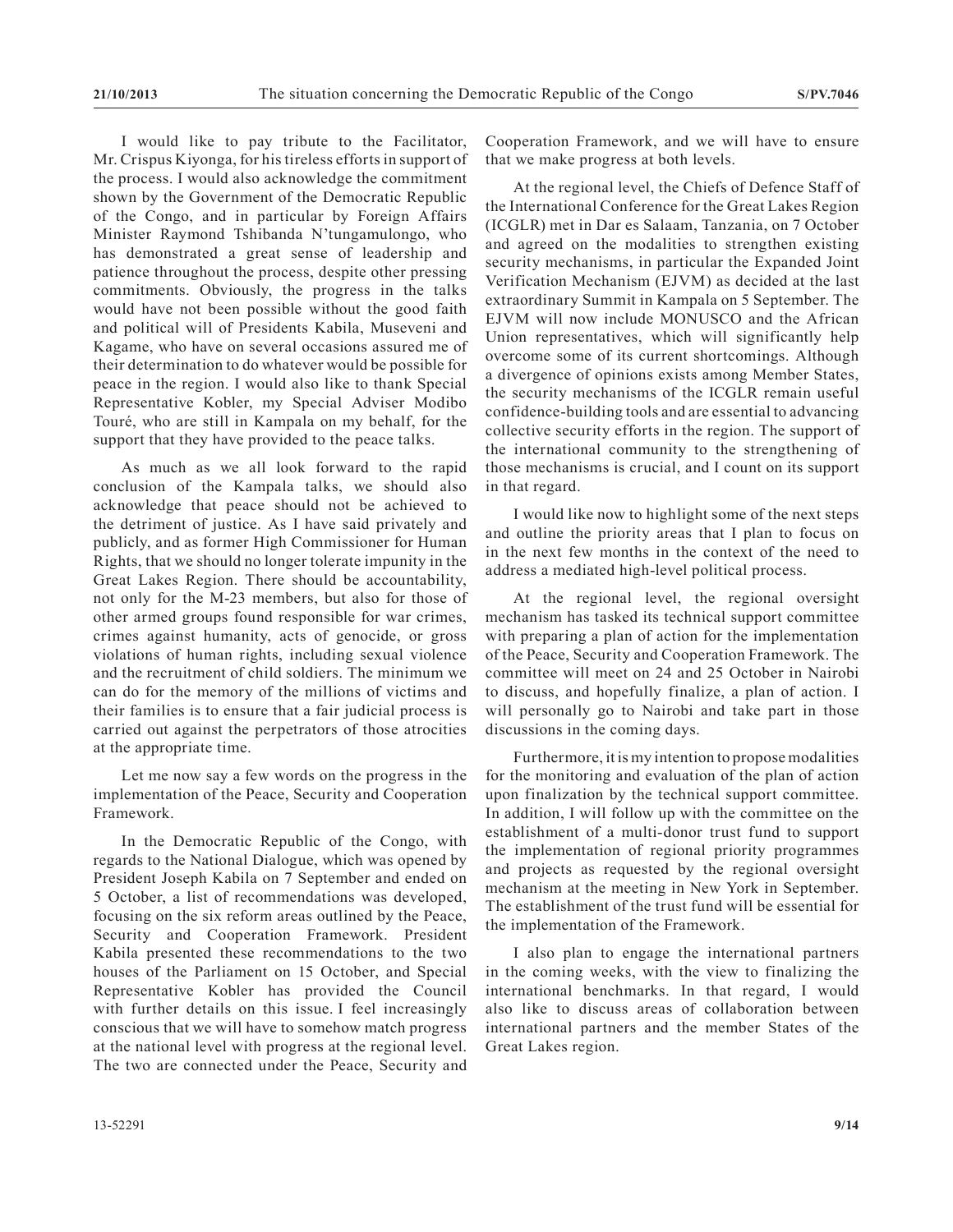I intend to use the platform offered by the upcoming joint summit between the ICGLR and the Southern African Development Community to promote the implementation of the Peace, Security and Cooperation Framework. I also plan to use existing political platforms, such as the Oyo quadripartite process and the tripartite framework between the Democratic Republic of the Congo, South Africa and Angola to support peace initiatives in the region.

I would like to conclude by outlining elements of the road map that should guide my engagement for the period of 2013 to 2014.

In line with my mandate and with resolution 2098 (2013), the road map seeks to, first, address the immediate obstacles that could hamper the implementation of the Framework; secondly, encourage measures to address the root causes of instability in the region; and, thirdly, continue advocacy to promote confidence-building and regional cooperation, as defined by the Framework. The sequenced political approach I propose is articulated around six priorities.

The first priority is to continue supporting the Kampala dialogue. Since July, I have been supporting the facilitator, in close collaboration with Special Representative of the Secretary-General Kobler and now with the other envoys. We will continue to encourage a quick conclusion of the process and continue to assist in that regard.

Secondly, in order to rebuild trust and confidence between countries in the region, I will continue to work with Governments, particularly the Democratic Republic of the Congo and Rwanda, to bolster the ongoing peace process with the inclusion of active participation by civil society and international partners. I also plan to use my good offices and those of my fellow envoys to consolidate relations between the countries by identifying potential flash points and proactively initiating mitigating measures, in close coordination with regional leaders and other key high-level officials.

Thirdly, in support of the development of a plan of action for the implementation of the commitments under the Peace and Security Council Framework, my office will continue to support the technical support committee and will develop modalities for an independent monitoring and evaluation capacity. In that regard, our attention will focus on a set of priority benchmarks against which I will assess the implementation of the key commitments. Those include

commitments at the national level where I shall, in close coordination with the Special Representative of the Secretary-General Kobler, engage the Democratic Republic of the Congo Government on critical followup actions to the recently concluded national dialogue, including monitoring the progress on national structural reforms and decentralization, electoral reform and the calendar for local elections, security sector reform and the national economic development agenda.

At the regional level — and I emphasize again that both levels must be seen to be making progress and are inexplicably linked under the Peace, Security and Cooperation Framework — I shall work with regional Governments in order to achieve progress in enhanced cooperation on justice matters, joint security strategy, strengthening the EJVM and other security mechanisms, joint measures to curb the illegal exploitation of natural resources, and regional economic integration.

Fourthly, I shall work with regional Governments and partners on comprehensive measures to enable the reduction and strength of armed groups operating in the eastern part of the Democratic Republic of the Congo, including through the development of a regional disarmament, demobilization and reintegration initiative.

Fifthly, I shall continue to provide leadership and coordinate the international community's support for the implementation of the Peace, Security and Cooperation Framework agenda, which is a shared responsibility that requires unity of purpose and actions. To that end, I will encourage greater collaboration among partners to ensure a convergence of agendas. I will also support efforts, which I believe are incredibly important, to create immediate peace dividends on the ground. Furthermore, it is my intention to seek the support of bilateral and multilateral donors to fund specific activities, such as those included in the action plan for the implementation of the Framework. In addition, I will work closely with other guarantors of the Framework to ensure that the Great Lakes region remains high on their agenda. I will also continue to pay close attention and support to women and youth interests in the region. We are working on a platform for communication and funding for women's groups in the region, following the Bujumbura meeting of women's groups in July, and I hope to share that very shortly with members of the Security Council.

Sixthly, I will work in close collaboration with the Office of the United Nations High Commissioner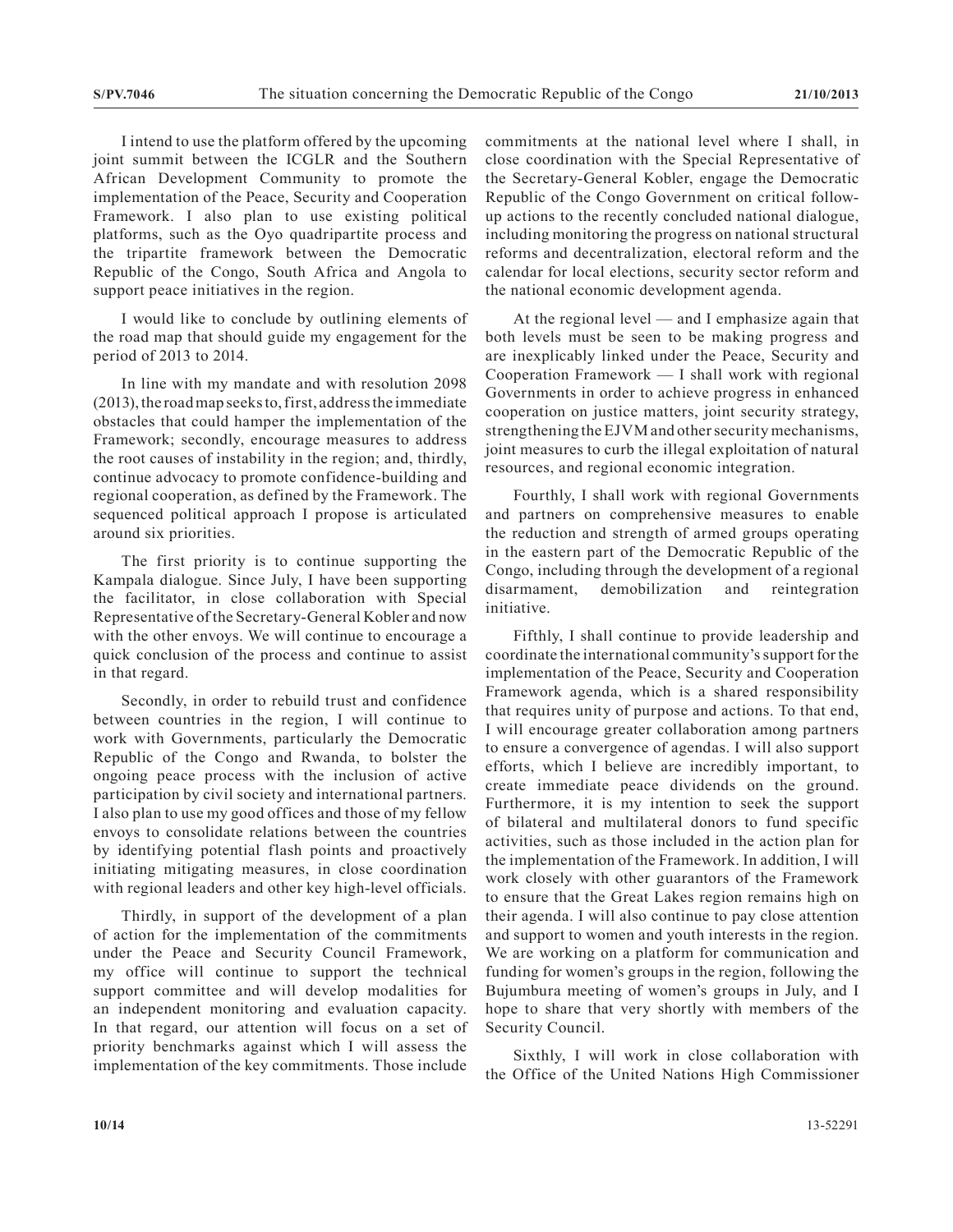for Refugees and the Governments of the Democratic Republic of the Congo and countries in the region to support efforts to alleviate the conditions of refugees and internally displaced people, by ensuring that the conditions for voluntary return are in place.

Those ongoing and anticipated actions are based on the assumption that national, regional and international actors will remain willing and focused on implementing the commitments made under the Peace, Security and Cooperation Framework. In that connection again, I look very much to the Council's support and to the engagement that the it has shown, which needs to continue.

The momentum that was generated by the signing of the agreement must be sustained by all means. That will require the determination of all concerned. Let me conclude by warmly thanking the Council again for its very visible, very tangible and, I believe, very needed support.

**The President**: I thank Ms. Robinson for her briefing.

I now give the floor to the representative of the Democratic Republic of the Congo.

**Mr. Empole** (Democratic Republic of the Congo) (*spoke in French*): Allow me, first of all, to warmly congratulate you, Mr. President, on the accession of your country, Azerbaijan, to the presidency of the Security Council, and to express the Democratic Republic of the Congo's satisfaction at seeing you, Sir, presiding over the Council during the month of October. Allow me also to pay tribute to the work of your predecessor, the Permanent Representative of Australia, and to express our gratitude for the outstanding way in which he led the work of the Security Council in the past month.

I would also like to take this opportunity to thank His Excellency Mr. Ban Ki-Moon, Secretary-General of the United Nations, firstly, for the efforts that he continues to make towards resolving the Congolese crisis in particular and, beyond that, the problems affecting the Great Lakes region in general. I also thank him for his personal involvement in the negotiations on, and the conclusion and implementation of, the Peace, Security and Cooperation Framework for the Democratic Republic of the Congo and the Region, an agreement reached in Addis Ababa on 24 February. Finally, I thank him for the publication of two important reports (S/2013/569 and S/2013/581) dealing

considering today.

At the outset, I would like to extend to the Council the apologies of His Excellency Mr. Gata Mavita wa Lufuta, Ambassador and Permanent Representative of the Democratic Republic of the Congo to the United Nations, who wished to personally participate in this morning's meeting but who, unfortunately, had to remain in our country as a result of developments there since his most recent trip there accompanying the Security Council's delegation.

with the situation in my country, which the Council is

The Security Council has just heard two briefings on the reports of the Secretary-General. Allow me to fully acknowledge the thoroughness of those reports and to express to him my full appreciation.

I would also like to welcome the presence of the Special Envoy of the Secretary-General for the Great Lakes Region, Her Excellency Ms. Mary Robinson, and Special Representative of the Secretary-General Martin Kobler, as well as to express my delegation's gratitude to them for both their valuable statements and their tireless efforts to restore peace to the eastern part of my country.

The publication of the two reports by the Secretary-General on the situation in the Democratic Republic of the Congo (S/2013/569 and S/2013/581) and our meeting today demonstrate our shared desire to reaffirm our humanity and jointly evaluate, without complacency, the progress achieved in implementing the commitments undertaken under the important Peace, Security and Cooperation Framework for the Democratic Republic of the Congo and the Region of 24 February 2013. Those commitments were undertaken with a view to ending the tragic situation of the people living in the eastern part of my country and identifying the challenges that remain for lasting peace to be established and for the region to be able to devote its energy and intelligence to the key issues of fighting poverty and improving the population's living conditions.

To that end, the Government of the Democratic Republic of the Congo calls on the States in the region to implement in good faith the commitments they freely entered into. Among other things, we call on them for a change in policy, behaviour and attitude. According to the Framework, they are committed to not interfering in the internal affairs of other neighbouring States, not condoning or providing assistance or support to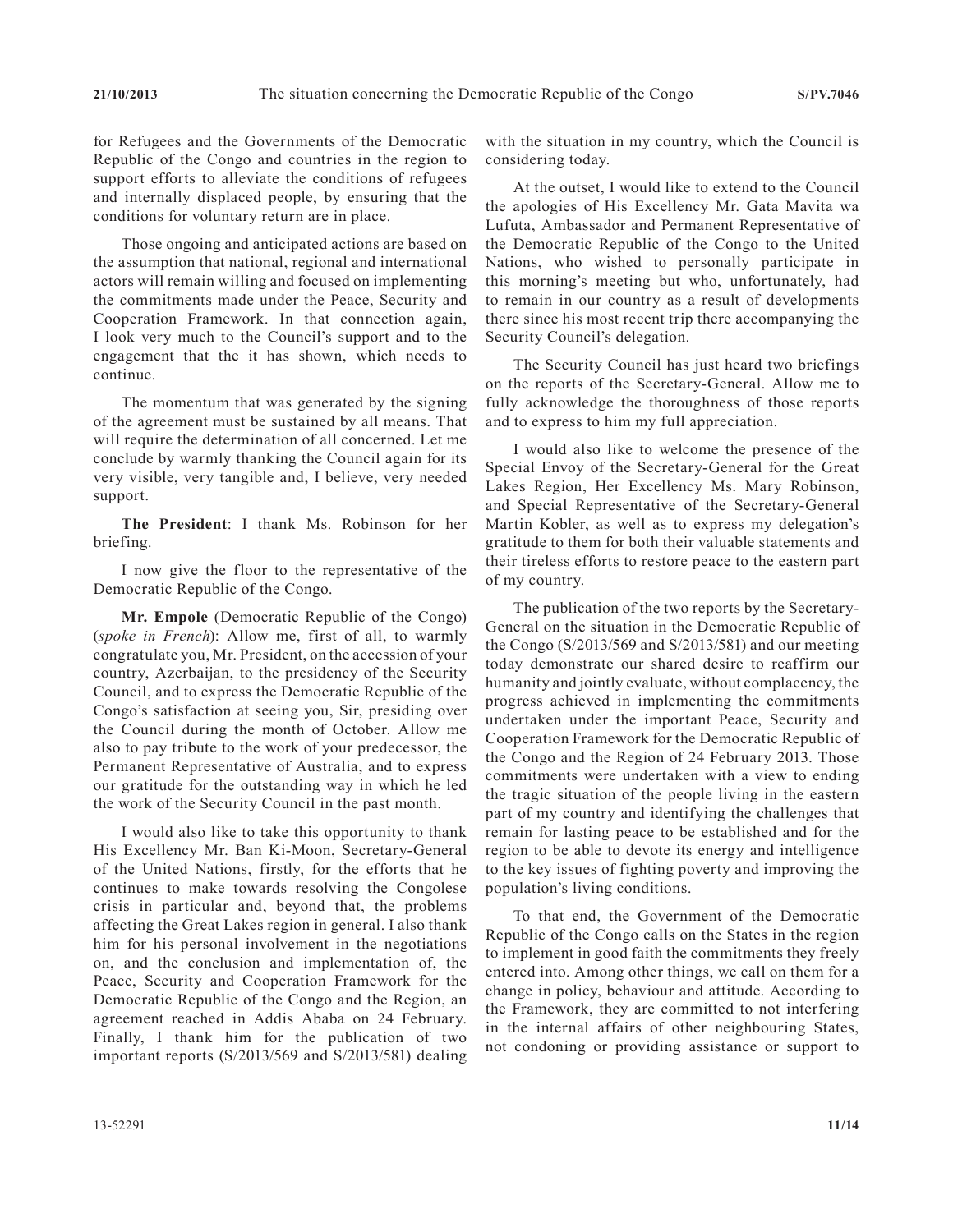any armed groups and respecting the sovereignty and territorial integrity of neighbouring States.

I would like to reiterate, on behalf of the Congolese people, our thanks to the Secretary-General and the entire international community. I would also like to assure you, Sir, of the unshakeable determination of the President of the Democratic Republic of the Congo, His Excellency Mr. Joseph Kabila Kabange, to work for lasting peace in the Great Lakes region, together with you, the Secretary-General, his peers from the International Conference on the Great Lakes Region (ICGLR) and the Southern African Development Community (SADC) and all our other bilateral and multilateral partners. Indeed, without peace, no progress will be possible. Without minimal safety for persons and property, any development remains hypothetical.

We cannot today evaluate the impact that repeated armed conflict in the eastern provinces of the Democratic Republic of the Congo has had on my country's development. I would remind the Council that, as a result of those conflicts, my country has lost more than 6 million lives over two decades of war, with thousands of women raped and abused; millions of children unable to go to school because they have had to constantly move to escape the war; approximately 3 million people displaced and forced to abandon their fields, livestock and small-scale economic and subsistence activities; thousands of men, women and children infected through no fault of their own with HIV/AIDS and other sexually transmitted infections or suffering from malaria; and many deaths due to childbirth in inappropriate circumstances. That list is not exhaustive.

We welcome the progress noted at the regional level in the implementation of commitments taken under the Framework, including the adoption of regional monitoring criteria and progress indicators by the Heads of State gathered under the auspices of the "11+4" mechanism, on 23 September, on the margins of the general debate of the General Assembly at its sixtyeighth session. However, the security and humanitarian situation in the region remains fragile and is cause for concern.

As we meet today, the populations of Goma and Rutshuru still live in fear and uncertainty due to the sporadic attacks that the Mouvement du 23 mars (M-23), with the help of its well-known external allies, has been launching against the defensive positions of the Forces armées de la République démocratique du Congo (FARDC) since the adoption of resolution 2098 (2013) and despite its provisions. Moreover, the volatile security situation extends into many areas of the eastern part of the Democratic Republic of the Congo due to the activities of several other negative forces, both domestic and foreign, including the Forces démocratiques de libération du Rwanda (FDLR), the Lord's Resistance Army (LRA), the Ugandan Allied Democratic Forces/National Army for the Liberation of Uganda, Mayi-Mayi Raia Mutomboki and others, the Nduma Defence for Congo and others, as so well described in the two reports of the Secretary-General.

That is why no country in the Great Lakes region has campaigned more vigorously than the Democratic Republic of the Congo for the establishment of an intervention brigade tasked with neutralizing all negative forces, including the FDLR, and endowed with an offensive mandate. It is for the same reason that the Democratic Republic of Congo, whose population, more than any other, suffers under the presence of foreign armed groups on its territory, would never collaborate in any way with such forces, whose hallmark is killing, rape, abuse of all kinds and the looting of public and private property and natural resources.

The deployment on the ground of the Intervention Brigade established by resolution 2098 (2013) is an undeniable step forward, and we fully appreciate it. We would like for all States concerned to trust the Brigade to carry out the responsibilities entrusted to it by the Security Council, namely, monitoring and securing the border between the Democratic Republic of the Congo and its neighbours to the east on the one hand; and, on the other hand, neutralizing all negative forces without exception. The strengthening of the Brigade's operational capacities, including through the provision of additional attack helicopters and unarmed drone systems, is a step that should be taken in all urgency and that would allow the Brigade both to fulfil its mission to protect civilians and fight all armed groups as well as to defend itself against the recurring provocations by the M-23.

That said, we recognize that military force alone cannot solve the complex equation needed to achieve peace in the Great Lakes region of Africa, where the causes of conflicts and disputes overlap and are both internal and external in nature. Given the extremism espoused by all of the negative forces, force is necessary but not sufficient. To be sustainable, the solution must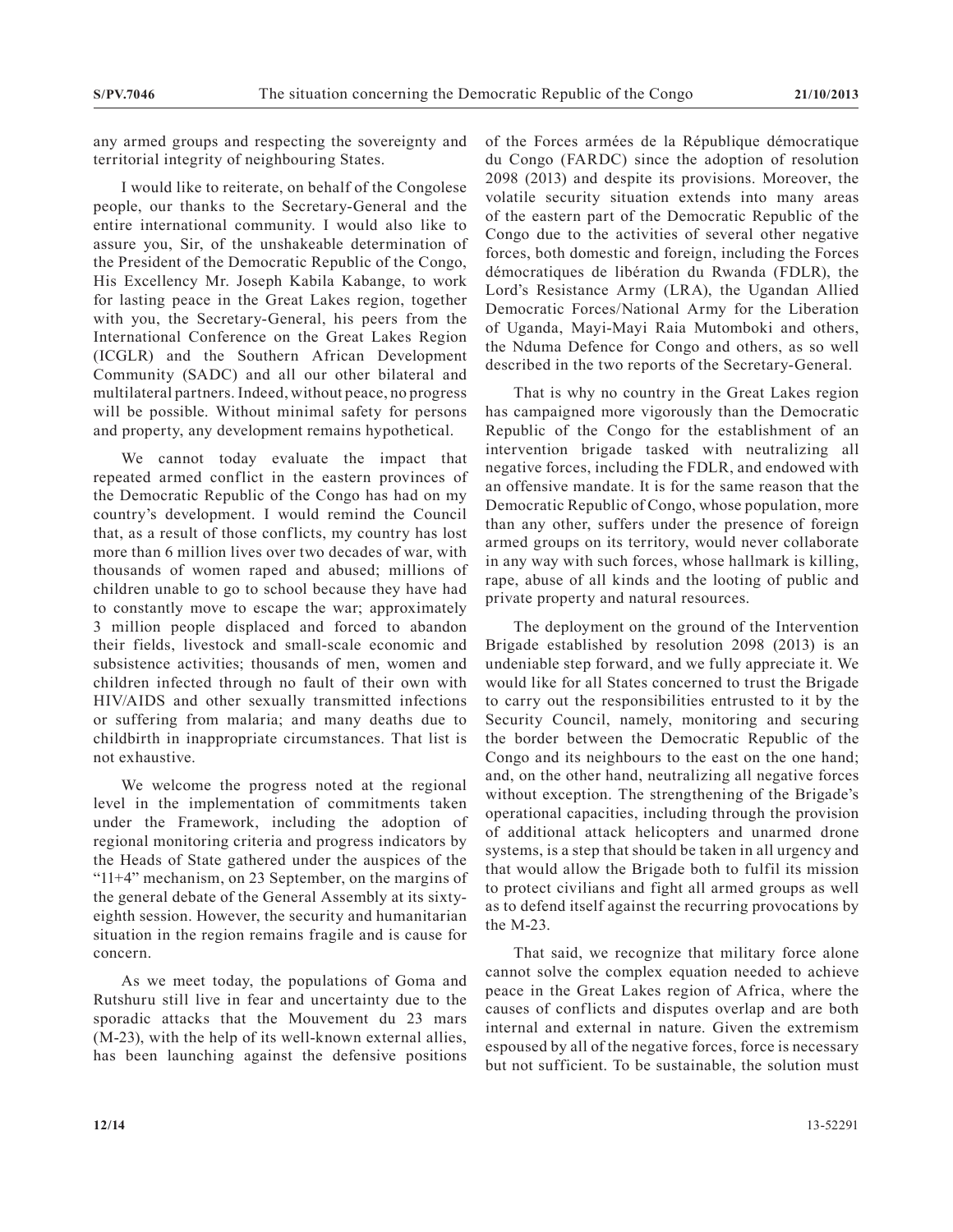also come about through a sincere dialogue among all the internal and external parties and a good faith implementation of the conclusions reached among them.

Therefore, for its part, the Congolese Government remains committed to the Kampala talks, thus putting to the test the good faith of the M-23 leaders and all stakeholders involved. Unfortunately — and we have all witnessed this — it has not been possible to date to achieve a just and balanced agreement. In the same vein, the Government of the Democratic Republic of the Congo encourages other States in the region to follow its lead in this respect.

The Democratic Republic of Congo is shouldering its share of responsibility so that peace and harmony can be rapidly restored to the region. My country has taken on that task, with significant progress having been made noted in the conflict area in terms of reducing the threats to the security of the population and improving the Government's management of that security. As evidence of that, following the signing of the Framework, the Congolese Government undertook to fulfil its obligations, which, incidentally, correspond to tasks that it identified 11 years ago and which it treats as important and priority tasks.

In that context, we have both accelerated and better systematized our reform of the security sector. The housecleaning of the structures and staff in the army, security services and police; the recruitment within the defence forces of young Congolese from every province of the country; the reopening of military training academies; and the training of special forces and support units with assistance from bilateral partners and with the primary objective of operationalizing the Rapid Reaction Force are all concrete actions recently undertaken to make the defence of our territory more effective to better ensure State authority.

In order to strengthen that authority, in particular in the east of my country, starting with Goma, the national police, public authorities and courts have been provided on a priority basis with capacity-building programmes, allowing them to progressively regain control of the situation.

The decentralization provided for in the Constitution has come a step closer to becoming reality, in particular through the adoption of the necessary implementation laws and the organization of a number of meetings devoted to managing decentralized territories.

The reforms to the management of public finances — which have been under way for several years and whose positive results are evident in a stable macroeconomic framework — continue to be pursued and have just been successfully complemented by the launching of measures to improve the business climate and a national certification mechanism for mineral resources, which will strengthen economic growth.

Furthermore, the Government recently completed an in-depth review of the poverty reduction strategy paper with the aim of ensuring more inclusive growth, partially overcoming the delay in achieving the Millennium Development Goals and strengthening the credibility and effectiveness of the fight against poverty.

The Grand Inga project is based on the same rationale. It should be noted that the project should eventually lead to the production of sufficient electricity to satisfy the needs of nearly half of Africa — clean and renewable energy, in line with the requirements of sustainable development.

At the political level, reconciliation and strengthened national unity are more urgent than ever before. The coordination of the Framework's Expanded Joint Verification Mechanism has been entrusted to a competent and experienced team from the political opposition.

The Independent National Electoral Commission has been completely reformed. A new team that is more focused and inclusive has assumed the leadership of that important institution in support of democracy. The priority of the new Commission is to prepare the upcoming electoral process to ensure optimal conditions for local, municipal, provincial, senatorial and provincial gubernatorial elections.

Moreover, national consultations initiated by the President took place from September to October to seek ways and means of strengthening national cohesion among all the Congolese people, with a view to strengthened efforts in dealing with all of the challenges facing the Congolese nation. That forum, which was intended to be inclusive, brought together, in addition to the national and provincial political institutions, political parties of all stripes and all facets of civil society, including significant representation by women and youth. Its preparation and leadership were entrusted to a presidium made up of the President of the Senate, a well-known leader of the opposition who